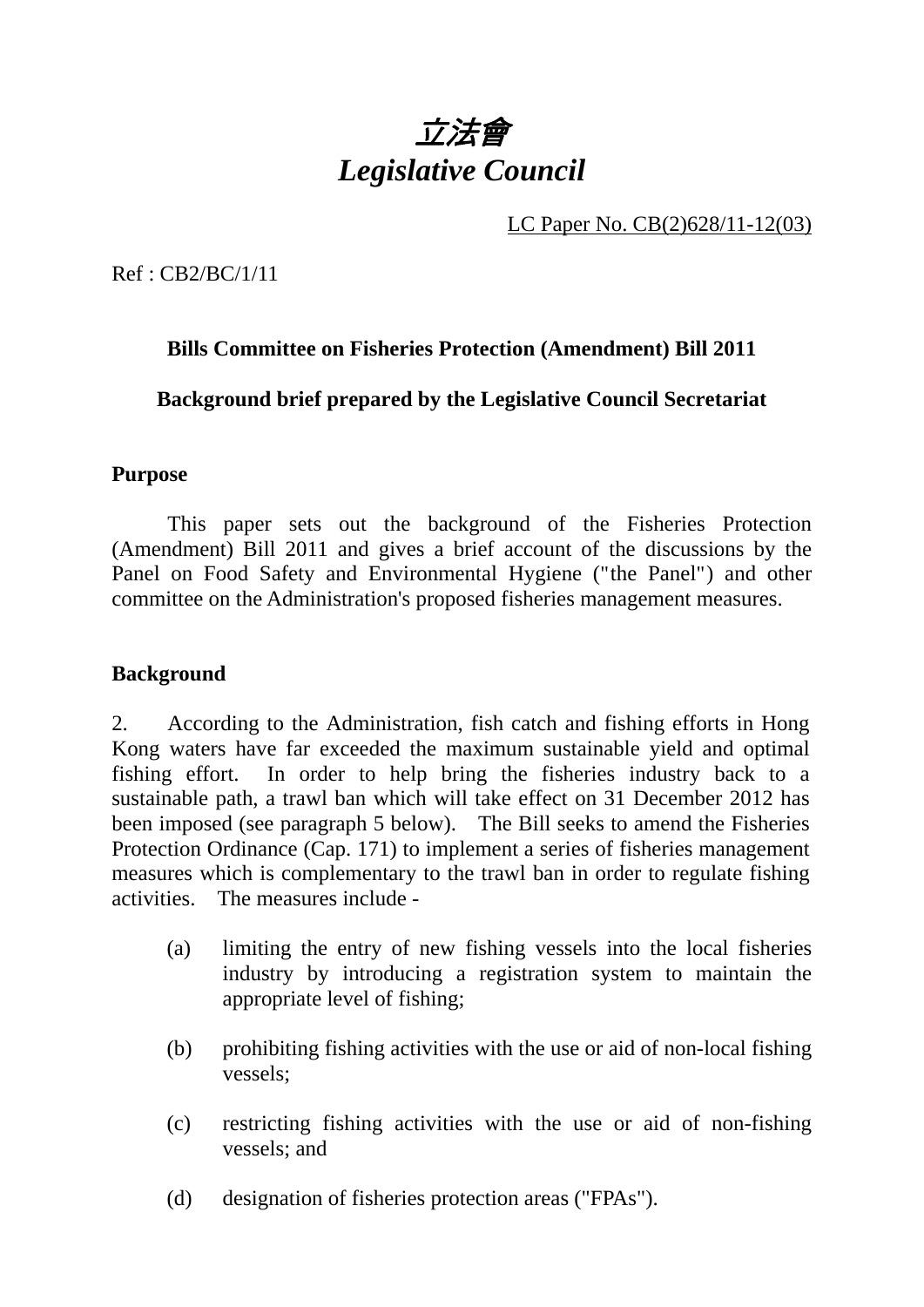#### **The Fisheries Protection (Amendment) Bill 2011**

3. It is the Administration's policy intention to pursue sustainable fisheries development in Hong Kong through the introduction of the Amendment Bill. Under the Amendment Bill, no person may be engaged in fishing with the use or aid of a vessel in Hong Kong waters, unless -

- (a) the vessel is a registered vessel and the fishing is either in accordance with conditions imposed in the registration or falls under the list of permitted fishing activities;
- (b) the person is so engaged under and in accordance with a valid research fishing permit; or
- (c) the fishing is one that falls under the list of permitted fishing with the use or aid of non-fishing vessels or local fishing vessels which have not been registered.

### **Deliberations of the Panel**

4. At its meeting on 8 March 2011, the Panel was consulted on the Administration's proposal to introduce a package of fisheries management measures to control the fishing effort in Hong Kong waters and protect important fish spawning and nursery grounds. A member expressed support in principle for the Administration's proposal.

### **Related discussions by other committee**

5. To take forward the trawl ban, the Administration tabled in the Legislative Council ("LegCo") on 30 March 2011 the Fisheries Protection (Specification of Apparatus) (Amendment) Notice 2011 to specify trawling devices as a class of apparatus for the purpose of prohibiting its use for fishing activity in Hong Kong waters as from 31 December 2012. At the House Committee meeting on 1 April 2011, Members formed a subcommittee to scrutinize the Amendment Notice. The Subcommittee completed its work and submitted its report to the House Committee on 13 May 2011.

6. Members of the Subcommittee expressed concerns over whether complementary measures other than the trawl ban would be implemented for conservation and restoration of marine resources. The Subcommittee was advised of the Administration's proposed fisheries management measures as outlined in paragraph 2 above.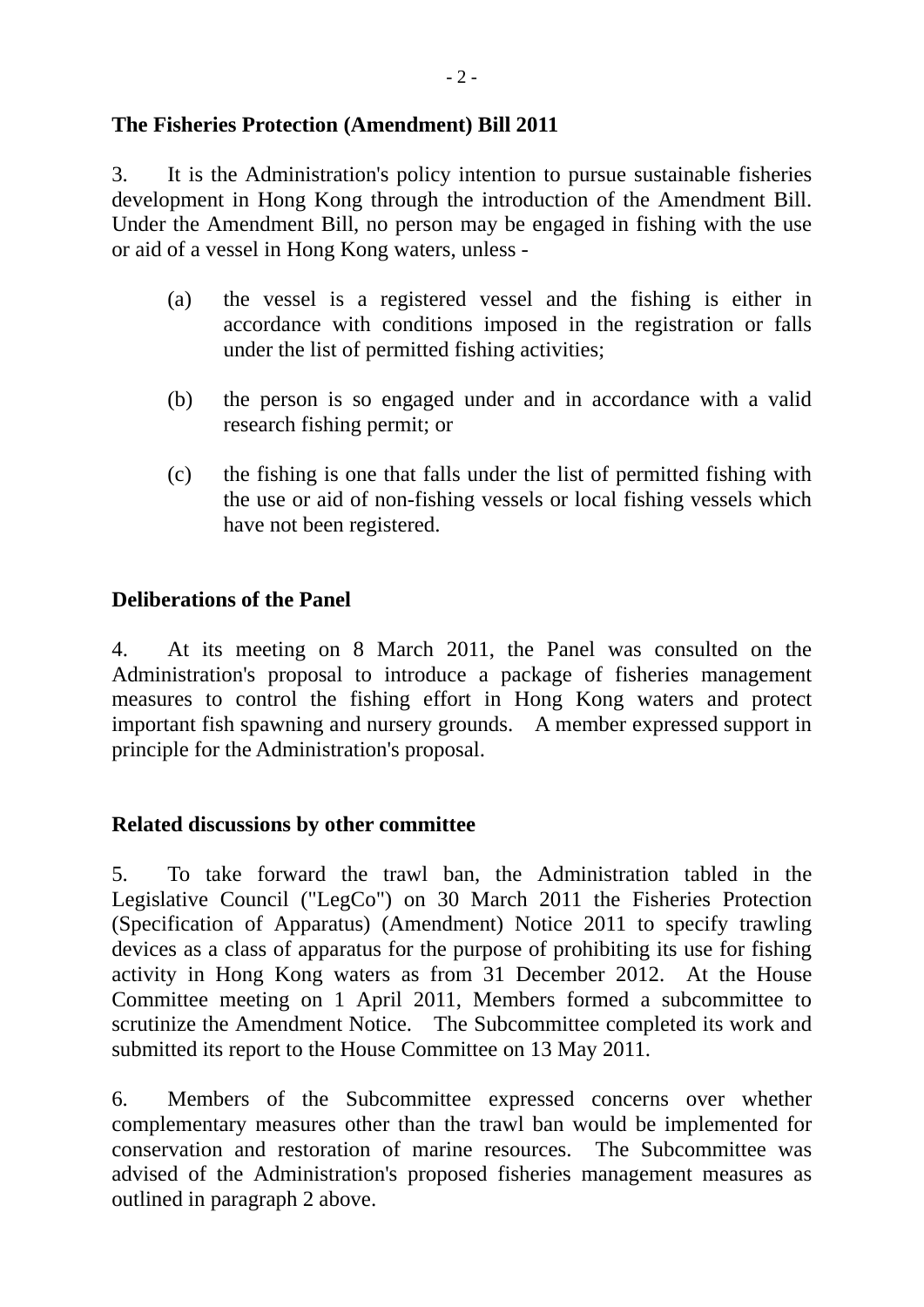7. There was a call for the Administration to regulate the mesh size of fishing nets for the conservation of fisheries resources. The Administration explained that with the trawl ban in Hong Kong waters, the need for regulating mesh size of fishing nets would be substantially reduced. If it was deemed necessary to regulate mesh size of other fishing nets in future, this could be addressed in the context of the legislative proposals on other fisheries management measures which the Administration was working on, including the designation of FPAs to protect fish fry, juvenile and spawning fish from unregulated fishing in important spawning and nursery grounds. Under the legislative proposals, the Government might make regulations to provide for the control and management of FPAs. They might include considering whether or not to impose requirements on mesh size of fishing nets that could be used in FPAs.

### **Relevant papers**

8. A list of the relevant papers on the LegCo website is in the **Appendix**.

Council Business Division 2 Legislative Council Secretariat 19 December 2011